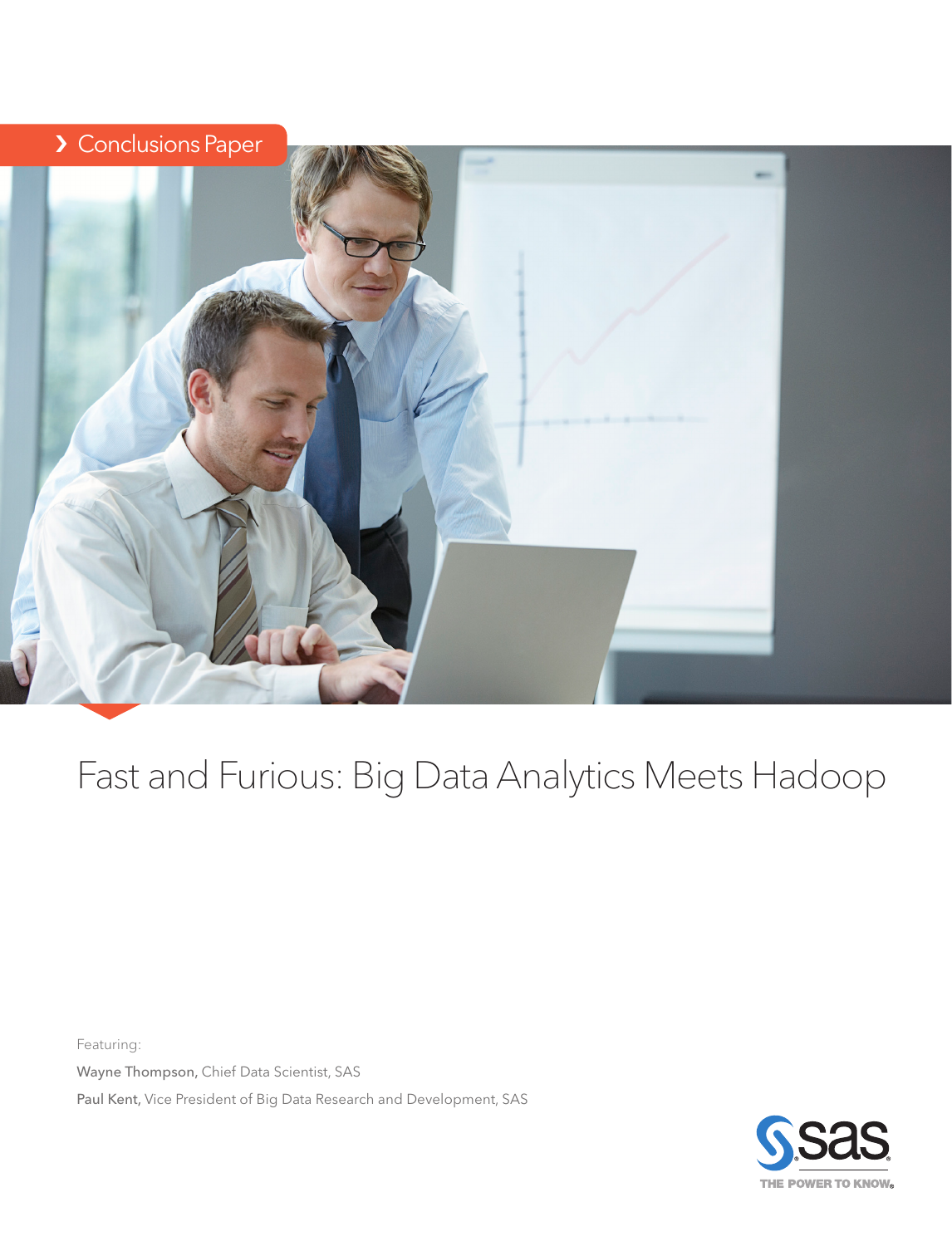# **Contents**

| Exploring Big Data in a SAS <sup>®</sup> Programming |  |
|------------------------------------------------------|--|
| Using Hadoop to Fuel a Recommendation Engine  3      |  |
|                                                      |  |
|                                                      |  |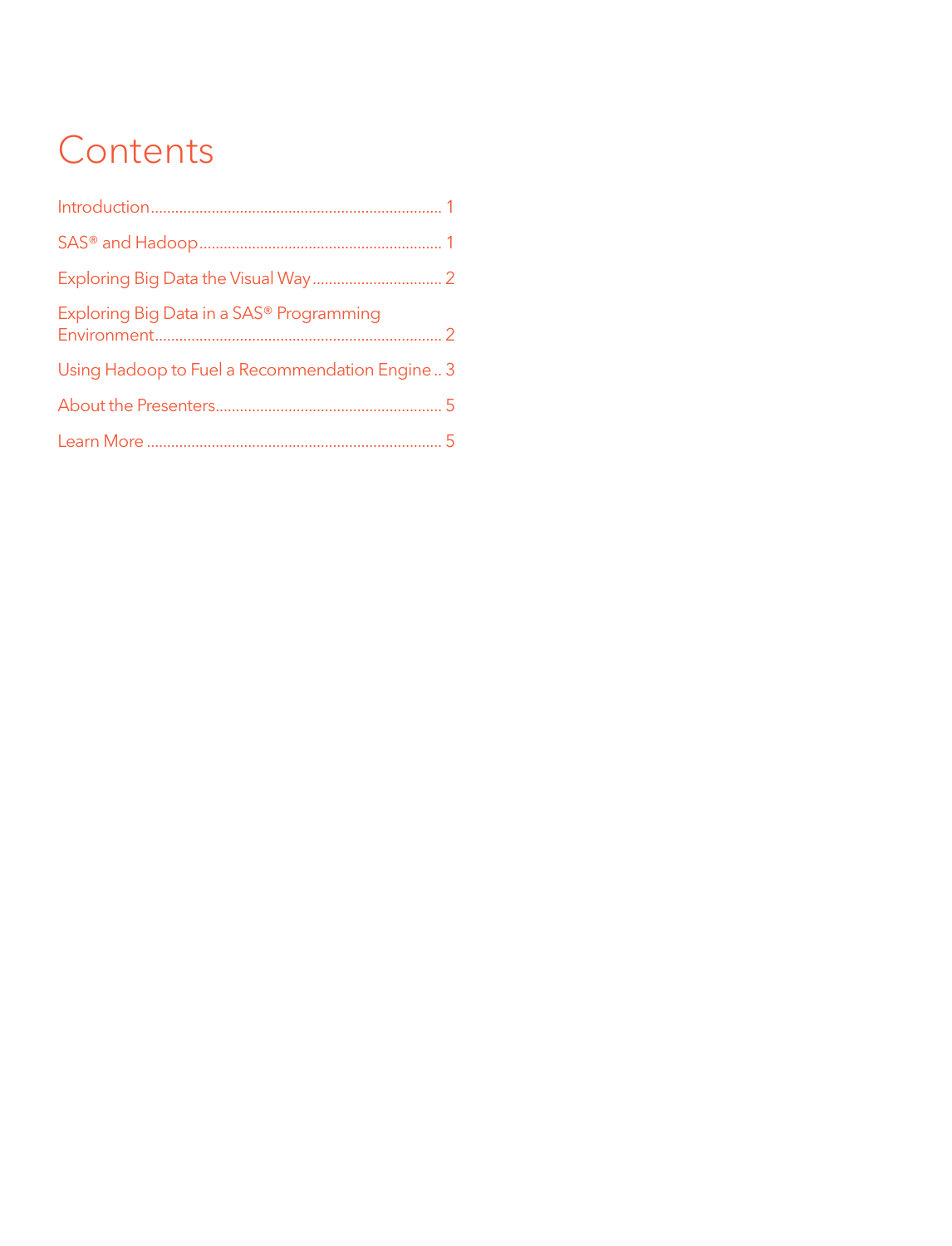#### <span id="page-2-0"></span>Introduction

*Charles Babbage's 19th century mechanical computer could store 1,000 numbers of 40 decimal digits each. That's about 16.7 kilobytes, equivalent to four pages of today's digitized novel.*

*In the mid 1980s, a state-of-the-art PC had a 20-megabyte hard disk and one megabyte of random access memory (RAM). That would have been enough capacity to store seven digital songs (if iTunes® had existed back then), but not enough RAM to play one of them.*

*Today's Kindle Fire tablet has 8 gigabytes of internal storage, enough to support 80 applications and store 10 movies or 800 songs or 6,000 books – all in a slim handheld device.*

Scale that capacity more than 1,000 times over, and you start to approach the entry-level point for an enterprise Hadoop cluster. Hadoop is an open-source software framework for storing and processing huge data sets on a large cluster of commodity hardware. Hadoop delivers distributed processing power at a remarkably low cost, making it an effective complement to a traditional enterprise data infrastructure.

Non-Internet companies typically start with a cluster of fewer than 100 nodes and expand to 200 or more nodes in the production stages, working with anywhere from 100 gigabytes to petabytes of data. Some advanced adopters have clusters with more than 1,000 nodes.<sup>1</sup> The largest Hadoop clusters in production as of early 2012 contained about 4,000 nodes with about 15 petabytes of storage in each cluster. Yahoo runs thousands of clusters – more than 42,000 Hadoop nodes altogether – storing more than 200 petabytes of data.

You get the idea. Hadoop deals in volume, which makes it ideal for exploring those fast-growing streams of data from transactional systems, sensors, social media and more. You can dump large amounts of data into a Hadoop cluster, then use an analytics tool to explore it and find relationships. Or use a data management tool to transform and aggregate the data and export aggregated values into a data warehouse or another data source.

### SAS® and Hadoop

"Think of Hadoop as analogous to the operating system and C drive on your PC, but for your enterprise data hub," said Paul Kent, Vice President for Platform R&D at SAS. "Hadoop will store your big data for you, keep it safe, and provide the CPU cycles to work with that data.

"Two years ago it was all about [the native Hadoop computational approach] MapReduce. MapReduce is still a great technique if your problem fits that style of processing, but it's not the only technique that can be used on a pile of data." SAS brings advanced analytic algorithms to the relationship – made faster with in-memory and in-database processing, and made more accessible with graphical user interfaces and data visualizations.

"Hadoop is a very efficient way to store data in a very parallel way to manage not just big data but complex data," said Wayne Thompson, Manager of Data Science Technologies at SAS. "The SAS® LASR™ Analytic Server environment, collocated in the Hadoop cluster, enables you to run very iterative statistical and machine learning algorithms.

SAS is an example of a new-age Hadoop application that runs directly on the cluster and does not require MapReduce as the proxy for submitting work requests for calculation. Hadoop is used to manage the data and distribute it across the cluster. SAS loads the data into memory and directly performs the calculations, multitasking to do explorations, predictive modeling and machine learning.

Since in-memory processing is very fast, tasks that took hours to run can now be done in minutes or seconds. With that kind of speed, you can do more iterations, create and test more models on the fly, and ultimately develop stronger models.

}"Since in-memory processing is so fast, the time to process advanced analytics on big data is reduced. This frees up more time to actually think differently, experiment with different approaches, fine-tune your champion model, and eventually increase predictive power."

Fern Halper, Research Director for Advanced Analytics, TDWI

<sup>1</sup> *Cluster Sizes Reveal Hadoop Maturity Curve,* Timothy Morgan, EnterpriseTech Systems Edition, Nov. 8, 2013.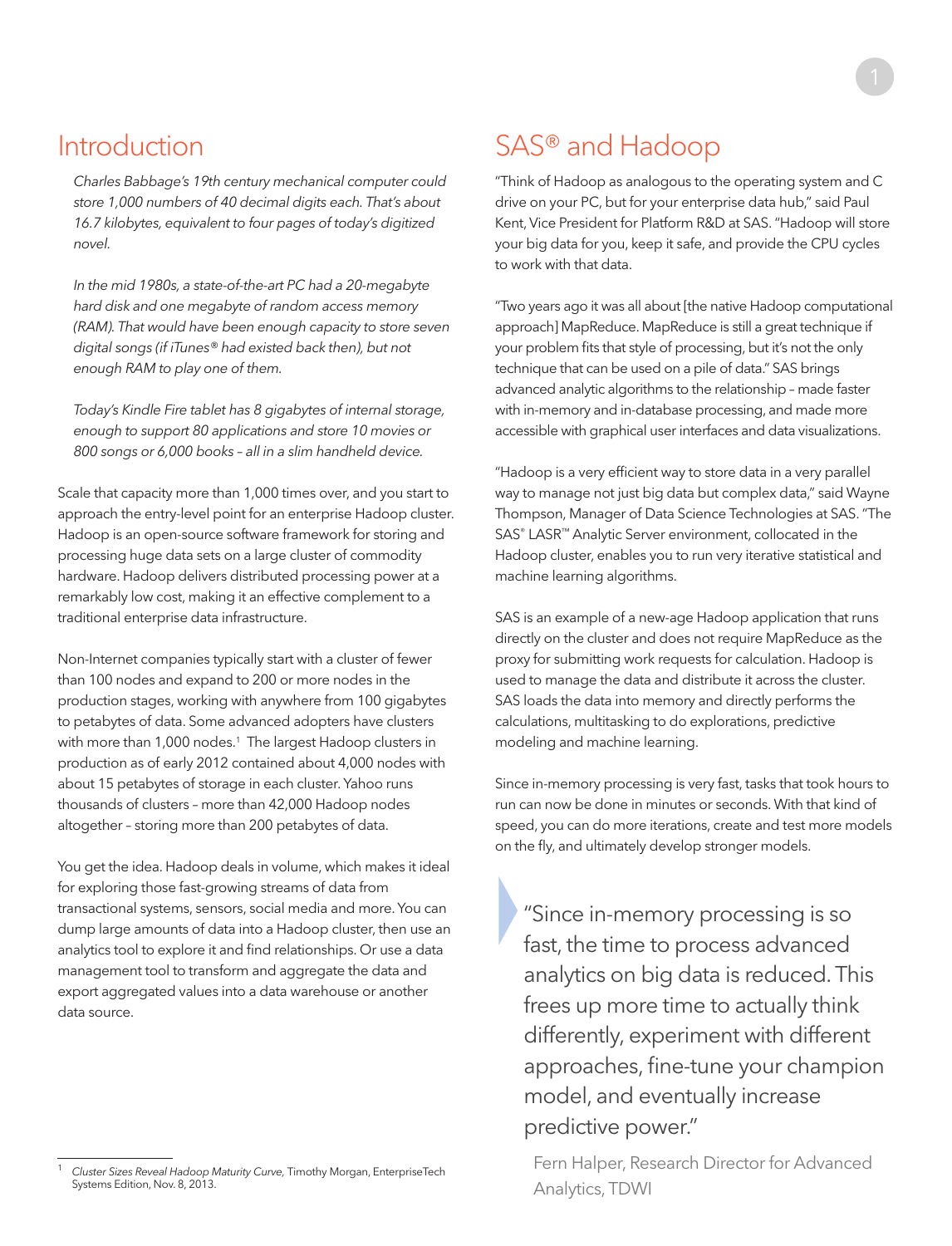<span id="page-3-0"></span>This interaction with Hadoop data through SAS can be pointand-click, drag-and-drop easy, if you want it to be. Or you can have programming-based flexibility, if that's your preference. In a presentation at the Strata 2014 big data conference in Santa Clara, CA, Kent and Thompson demonstrated both approaches, using SAS Visual Statistics and SAS In-Memory Statistics for Hadoop.

#### Exploring Big Data the Visual Way

Thompson demonstrated how easy it is to interactively build models – in this case, to better understand contributors to a charitable cause, so as to understand how to maximize donations.

The interface is intuitive – and fast. Drag and drop a variable onto the desktop and see what effect it has. Grab other variables to see how they might be correlated with donation amount. Drag and drop to do autocharting. Zoom to see details in a pop-up window.

"This is very fast and furious," said Thompson. "Working on the fly, we can drag and drop candidate explanatory variables onto the desktop, perhaps first a histogram, then a correlation matrix. The predictor model shows which variables are strongly or weakly correlated. We can do lots more exploratory analysis, very quickly. As a data scientist, I would do a lot of data wrangling, data dredging and discovery, and this tool lets me do it very interactively."

Thompson goes on to express a correlation matrix, showing donation amount as a function of the other selected variables as a multiple linear regression model. He highlights the row and selects a predictive model from a pop-up menu. The system automatically develops a regression model. He then grabs from the left pane a few more variables that might be of interest, drops them onto the desktop, and once again a regression model is automatically set up and developed.

"Bam – just that fast, I can refit my model," said Thompson. "It's very easy, very interactive, and just about anybody can do it. Very quickly the data is loaded into memory. The data is only read one time, then the computations are done across the grid, and I can work very interactively in an exploratory manner. The software does not drop the data back to disk; the data stays suspended in memory while I interactively hack away at it to fine-tune my model."

An autogenerated lift chart compares predicted to actual donations across various bins by deciles. A residual plot is also autogenerated to evaluate further model fit at the observation level. The software automatically uses a heat map for the residuals to accommodate preserving the distribution pattern for big data. Interactively add interaction or exclude selected observations and refit the model on the fly.

"With in-memory analytic processing, you can build models faster – even build dozens of base models almost in a model factory approach using the group-by capability," said Thompson. "There's no need to write data to disk or perform intermediate data shuffling, and you can instantly see the impact of changes, such as adding new variables or removing outliers."

}"It's very easy, very interactive, and just about anybody can do it. Very quickly the data is loaded into memory, it is only read one time, then the computations are done across the grid, and I can work very interactively in an exploratory manner."

Wayne Thompson, Manager of Data Science Technologies, SAS

#### Exploring Big Data in a SAS® Programming Environment

A visual environment is quick and easy, but it might not be everybody's first choice, said Thompson. "We data scientists don't always like to clickety-click; we like to roll code. For us, there is SAS In-Memory Statistics for Hadoop, which provides a single interactive programming environment to do analytical data preparation, variable transformations, exploratory analysis, modeling, integrated model comparison and scoring - all inside the Hadoop environment. As with SAS Visual Statistics, the process is interactive and visual – adding and dropping terms – but I'm writing code."

Thompson demonstrated with a hypothetical business problem: what constitutes a lemon vehicle and how to avoid buying one at the auto auction. The demo database has more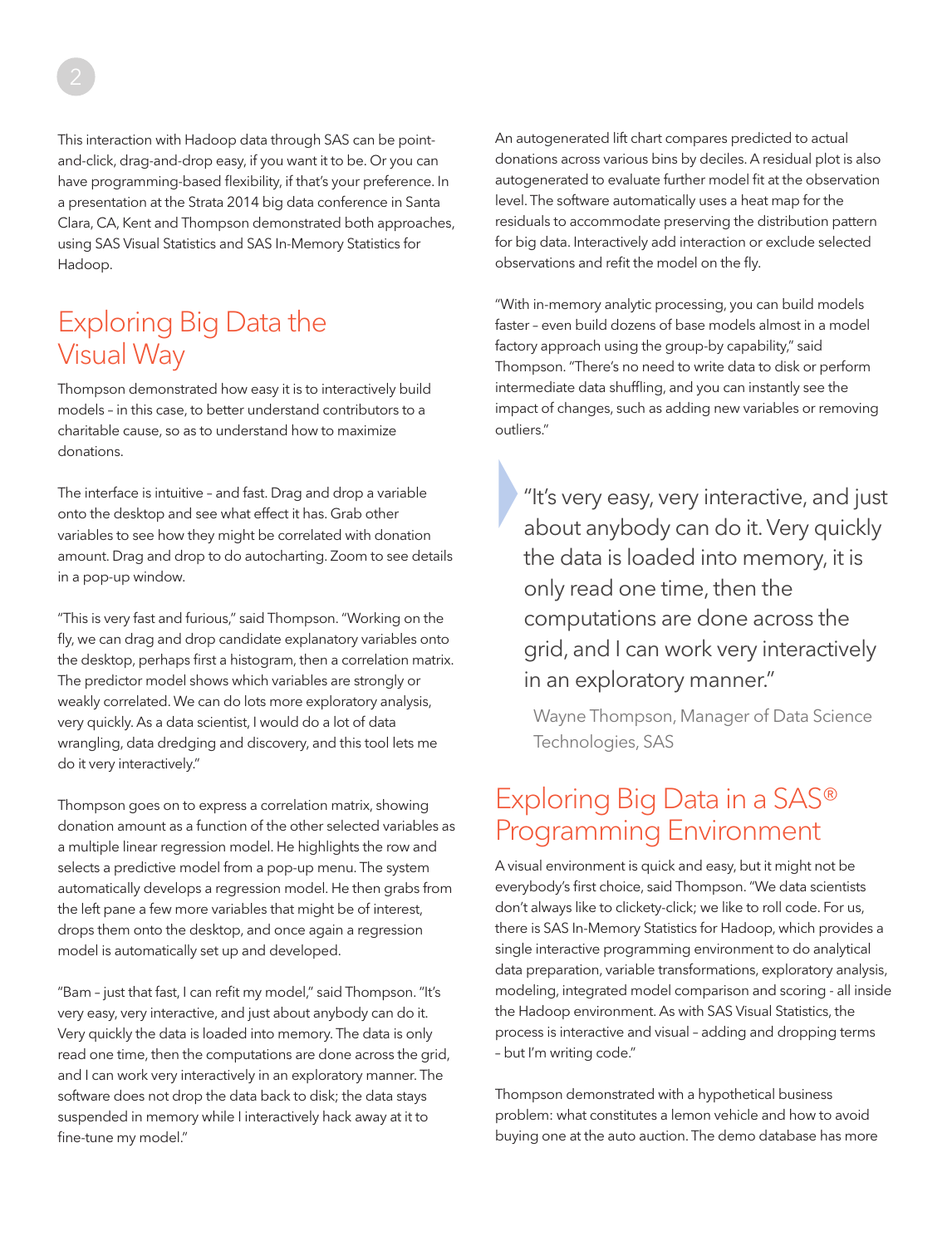<span id="page-4-0"></span>than 11 million observations, such as odometer reading, price, buyer number and whether or not the vehicle was an online purchase – joined with additional car information from a dimensional table. From this data, Thompson builds classification models such as logistic regression and random forests.

The process starts with exploratory analysis to understand what's there. Data is loaded into memory, explorations are interactive, and responses come back almost instantly. He can see how the data is distributed across each data node on the Hadoop cluster. The head node manages all communication across the data nodes. He computes distinct counts for all variables in the data set to evaluate cardinality almost instantaneously.

"As I'm analyzing the data, rather than writing to disk, temp tables are being created, and I can add new columns to these temp tables on the fly," said Thompson. He creates new variables – vehicle age and average odometer reading, both computed from other variables – then targets the exploration to vehicles of a certain age and use pattern. Click to run it. In seconds, we see that average odometer reading is higher for 'bad' older cars – no surprise there – but it's higher for 'good' newer cars. This finding points the way to further investigation.

"It's very easy to work in this interactive environment," said Thompson. "This is the way a lot of data scientists work, but it's very easy to work with the language and get back detailed information. It's very simple to look at, and you get results within seconds."

Thompson then gets a summary, creates a few new attributes to add to the model, strips out other variables, joins the car information dimension table with the detailed car data table, and displays an analysis-ready table. The results come back in about four seconds. "That's fast and furious," Thompson says. "We can build a lot of models. We can do k-means clustering, density based clustering, generalized models, and we can fit decision trees. We can do a lot of things, all within seconds or minutes."

He then runs a multipass algorithm – a logistic regression in this case – and gets results back in eight seconds. Next he computes assessment statistics, such as lift, to see how well the model is performing for each decile. Finally, Thompson creates a random forest containing 20 decision trees – but it could be thousands of them. The algorithm randomly swaps in candidate variables within and across the 20 trees, and combines the trees into an often stronger classifier. Model fit can be evaluated using bootstrap samples.

}"Data scientists prefer to analyze data in an ad hoc, interactive way to isolate anomalies, patterns and signals in complex big data. It is also important to get back results quickly so models can be fine-tuned. SAS In-Memory Analytics collocated with Hadoop makes this possible."

Wayne Thompson, Manager of Data Science Technologies, SAS

#### Using Hadoop to Fuel a Recommendation Engine

*If you liked those shoes, you'd probably like these shoes too. And if you liked that book/movie/product/service/experience, you would probably find this one interesting as well.*

If you have ever shopped online – even if you have never purchased – you have been touched by a recommendation engine. Think Pandora.com, Amazon.com or Groupon.com, all offering up what you might like. Think of personalized ads that eerily mirror websites you have recently visited. With enough data about what you (and lots of people like you) liked and disliked in the past, recommendation engines can predict what you are likely to like in the future.

A recommender system can generate a user profile explicitly (by querying the user) and implicitly (by observing the user's behavior) – then compares this profile to reference characteristics (observations from an entire community of users) to provide relevant recommendations.

SAS provides a number of techniques and algorithms for creating a recommendation system, ranging from basic distance measures to matrix factorization and collaborative filtering – all of which can be done within Hadoop.

"In this demo, we're trying to build a movie recommendation system based on explicit user ratings of the movies," said Thompson. He creates and names a project, and loads multiple tables (user item table, profile information, ratings, etc.) into memory using the SAS procedure PROC recommend. This particular project incorporates a nearest-neighbor model based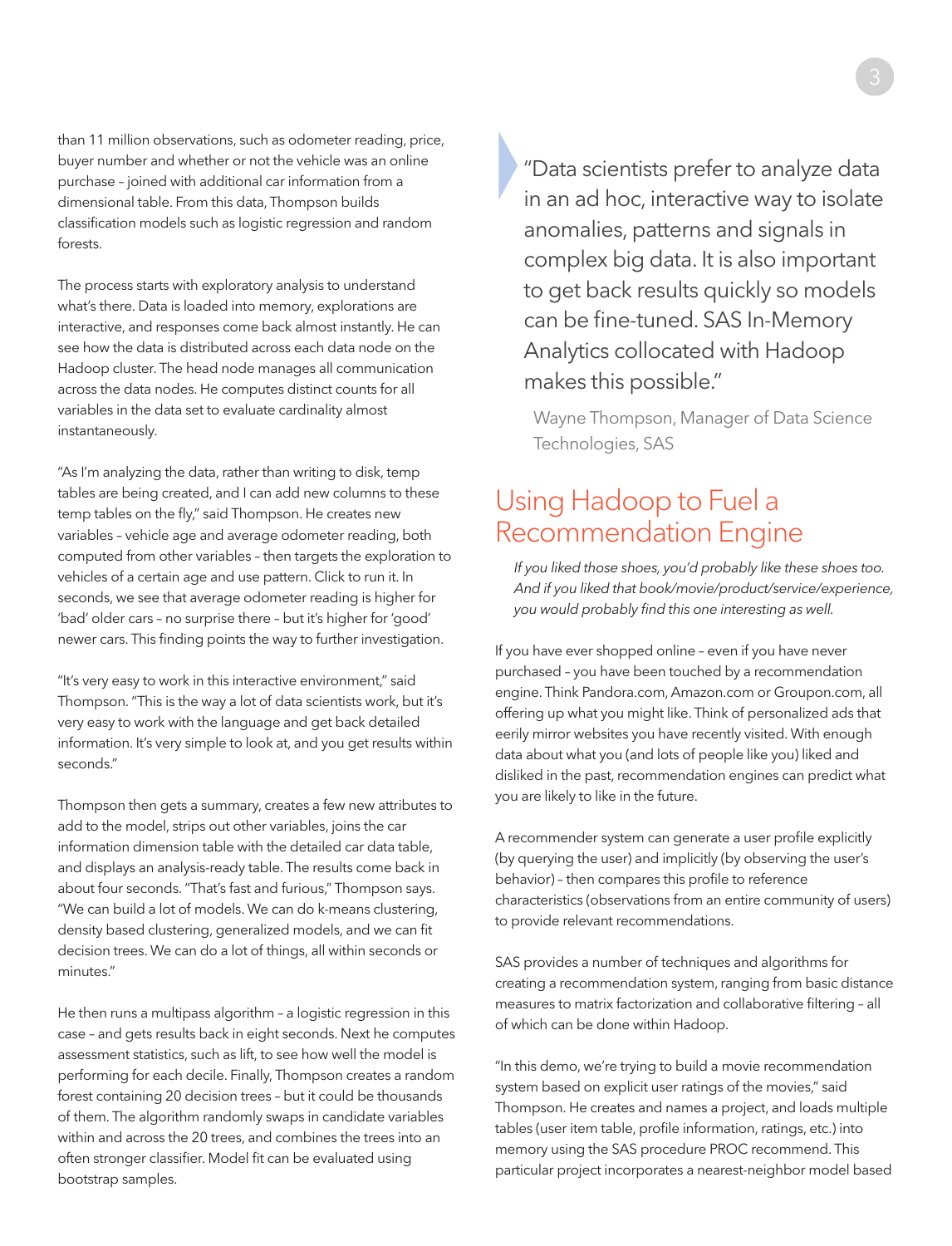on the Pearson correlation (a local measure of the linear correlation between two variables) and a matrix factorization model. The recommendation system automatically handles cold-starting (making inferences about new visitors based on multiuser context) using weighted averages.

"As with everything in machine learning, you jambalaya it," said Thompson. "By jambalaying it, you ensemble it, which inevitably provides a stronger solution. Just as with the model-building demo, I'm loading these things into memory. Then I can use a predict statement to predict new items for users based on nearest neighbors, latent factors or model ensembles. It's easy to do, it's all self-contained, and it's all part of this little bit of code right here."

In about 10 seconds, the recommender system delivers multiple recommendations for each user - in this case, movies the user might enjoy - based on what is known from the user's profile and historical preferences shown by a community of similar users.

## Closing Thoughts

SAS and Hadoop are natural complements. Hadoop provides distributed storage and processing power. SAS treats Hadoop as just another data source and complements it with data management, data discovery and advanced analytics. The integration of the two provides important benefits for extracting the most value from your big data assets:

- Accuracy. You can apply SAS advanced analytical algorithms and machine-learning techniques to Hadoop data to produce the best business results.
- Scalability. Solve enterprise-sized problems with faster time to insights and minimized processing times – seconds rather than hours or days.
- Productivity. Multiple users can concurrently and interactively analyze big data in Hadoop using the fast, in-memory analytical programming language.

You can work with Hadoop data from within a familiar and interactive SAS Analytics environment – either with the graphical user interface of SAS Visual Statistics or with streamlined programming via SAS In-Memory Statistics for Hadoop. Either way, your processes will run at fast-and-furious speed, enabling broader and deeper investigation – and quickly freeing up Hadoop resources for the next person's inquiries.

#### Using SAS® Within a Hadoop Cluster

Reveal insights in your big data.

Redefine how your organization solves complex problems.

Prepare, explore and model multiple scenarios in minutes.

Model tasks interactively and in real time.

Ask what-if questions on all the data.

Instantly add or drop variables into a model and see their influence.

Assess the predictive power of your models.

Understand model fit with model diagnostics on the fly.

Use a scalable recommendation system to improve the customer experience.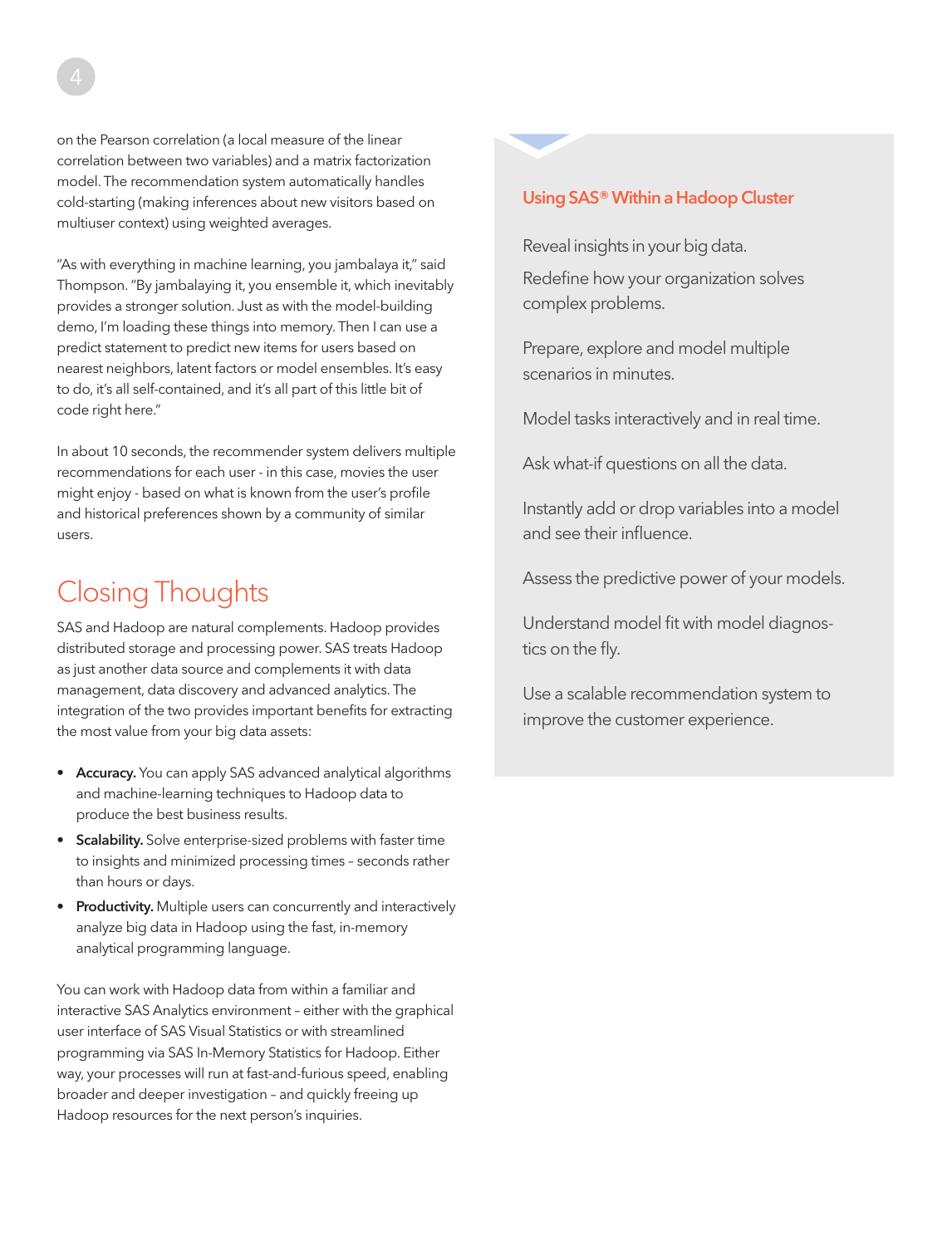#### <span id="page-6-0"></span>About the Presenters

Wayne Thompson, Manager of Data Science Technologies, SAS Over the course of his 20-year tenure at SAS, Wayne Thompson has been credited with bringing to market analytics technologies such as SAS Text Miner, Credit Scoring for SAS ® Enterprise Miner ™, SAS Model Manager, SAS Rapid Predictive Modeler, SAS Scoring Accelerator for Teradata, and SAS Analytics Accelerator for Teradata. Thompson received his PhD and MS from the University of Tennessee and was a visiting scientist at the Institute Superieur d'Agriculture in Lille, France.

#### Paul Kent, Vice President of Big Data Research and Development, SAS

As a leader of big data initiatives at SAS, Paul Kent spends his time with customers, partners and SAS R&D teams to discuss, evangelize and develop software at the confluence of big data and high-performance computing.

#### Learn More

Download the TDWI Best Practices Report *Integrating Hadoop Into Business Intelligence and Data Warehousing* – Philip Russom, 2Q2013: [sas.com/reg/gen/corp/2243106](http://http://www.sas.com/reg/gen/corp/2243106)

Learn more about SAS and Hadoop: [sas.com/hadoop](http://www.sas.com/en_us/software/sas-hadoop.html)

Follow us on Twitter: [@sasanalytics](https://twitter.com/SASanalytics)

Like us on [Facebook: SAS Software](https://www.facebook.com/SASsoftware)